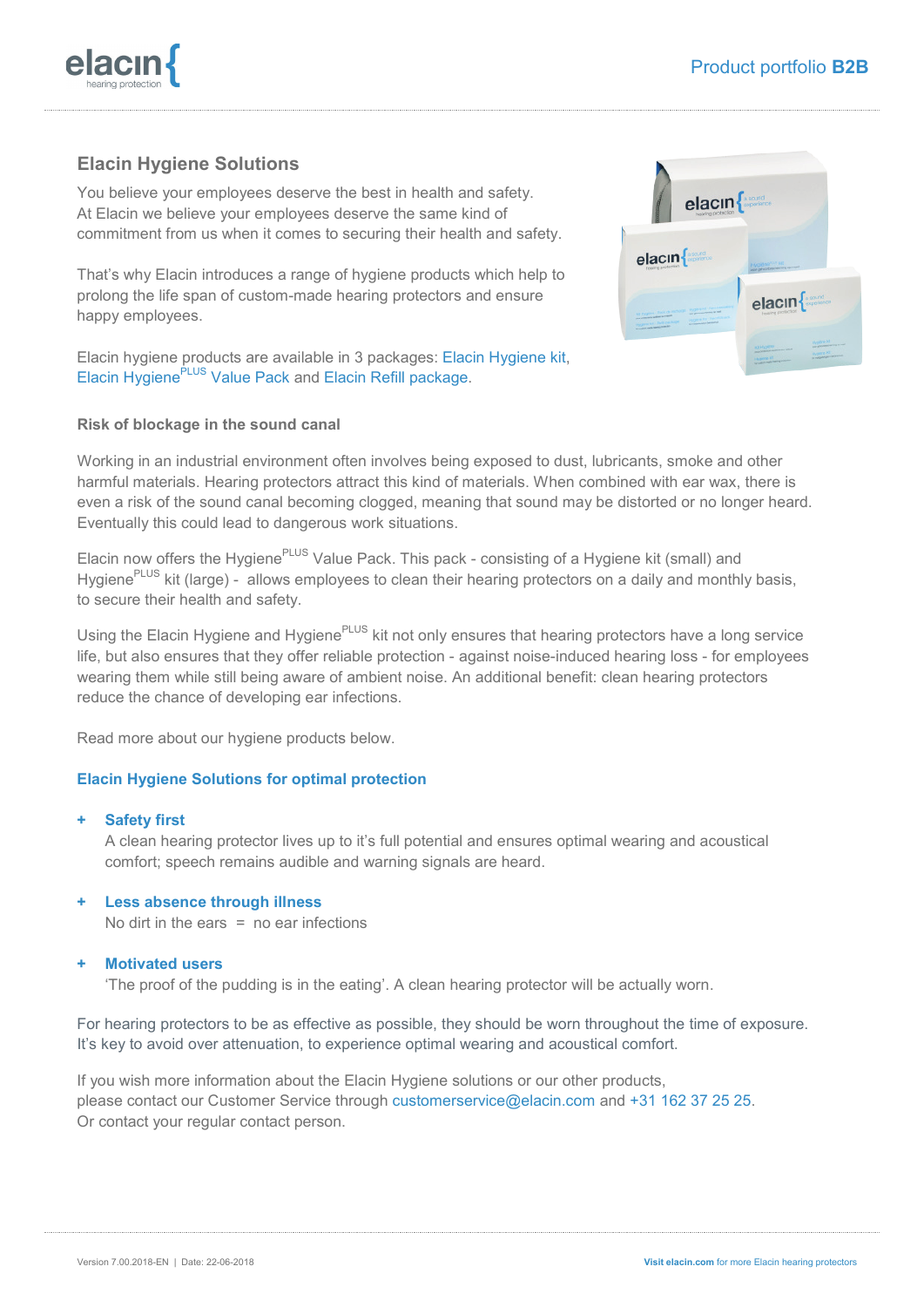

## **HygienePLUS Value Pack** *(Art.no. 891192)*

Elacin Hygiene<sup>PLUS</sup> Value Pack for a thorough monthly cleaning of your hearing protectors.

#### **This Hygiene kit holds the following products:**

- **+** 1 filter exchange tool
- **+** 1 cleaning box
- **+** 1 air blower
- **+** 12 cleaning tablets
- **+** 1 Elacin Hygiene kit
	- 1 wax remover tool + brush
	- 1 towel *(for daily and monthly cleaning)*
	- 2 sprays
	- 4 brushes
	- 1 user manual



As well as straightforward daily cleaning, we also recommend you to clean your hearing protectors thoroughly every month.

It is desirable, but not essentially necessary, to remove the acoustic filters before cleaning<sup>\*)</sup>. When the hearing protector is cleaned with the filter the attenuation can be slightly higher the first 24 hours after cleaning. After 24 hours of drying the filter has again an optimal performance.

\*) For Elacin ER > remove the filters before cleaning \*) For Elacin CH30 > don't remove the filters before cleaning, as they can't be removed,

Dry the outside of the hearing protectors with the towel and use the air blower to dry the sound canal. Once you are sure that the sound canal is completely dry, put the filters back into the hearing protectors and store the hearing protectors in the case provided.

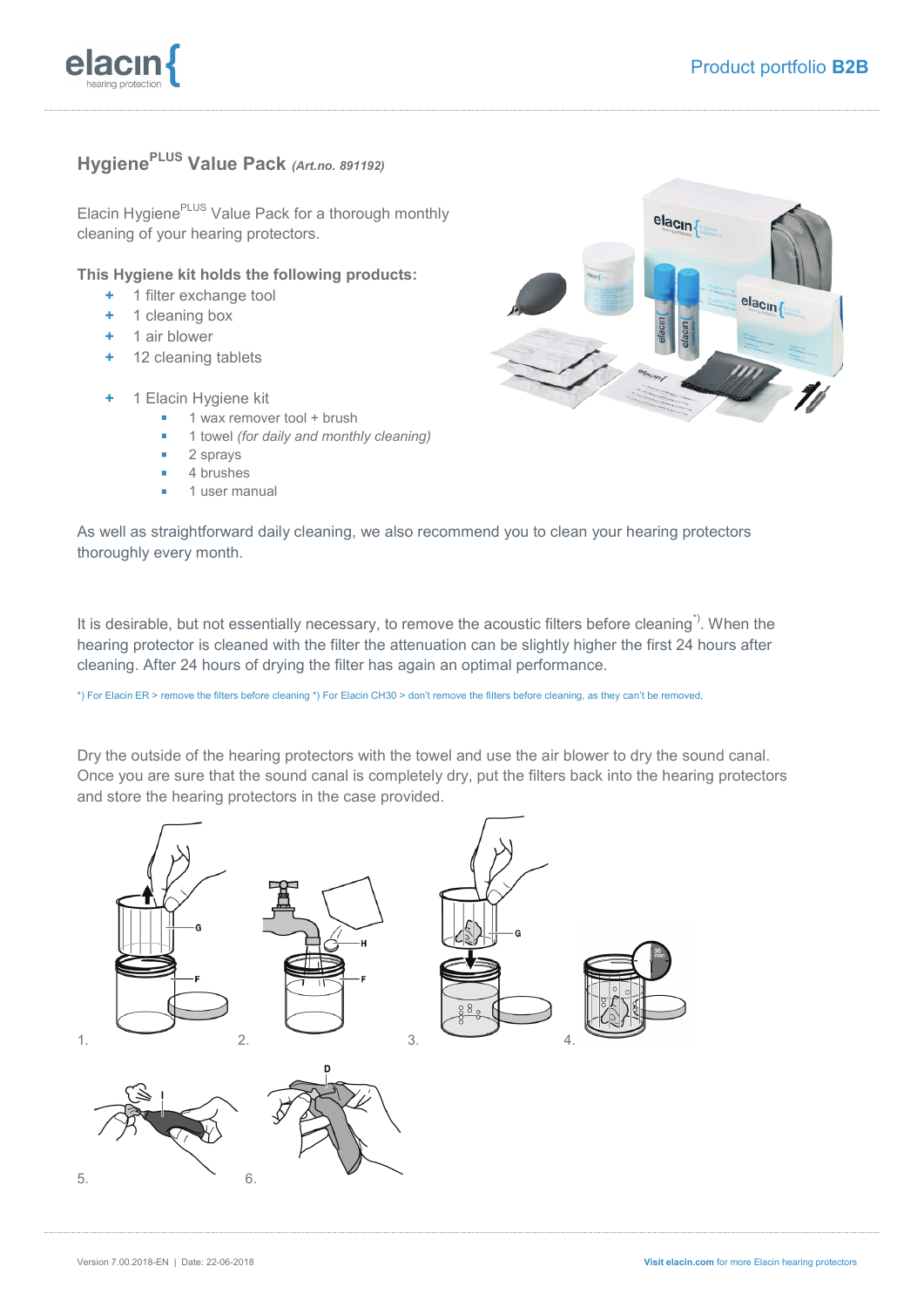

More information about the cleaning of your hearing protectors and the use of the cleaning products can be found in the user manual.

**Hygiene kit** *(Art.no. 891012)*

Elacin Hygiene kit for easy daily cleaning of hearing protectors.

**This kit holds the following products:** 

- **+** 1 wax remover tool + brush
- **+** 1 towel *(for daily and monthly cleaning)*
- **+** 2 sprays
- **+** 4 brushes
- **+** 1 user manual

elacin

At the end of every working day, spray a little disinfectant spray on the hearing protectors and use the brush to remove excess dirt. Then use the wax remover tool supplied, if necessary, to remove ear wax from the sound canal.

c

Finally, dry the hearing protectors using the towel and store them in the case provided.